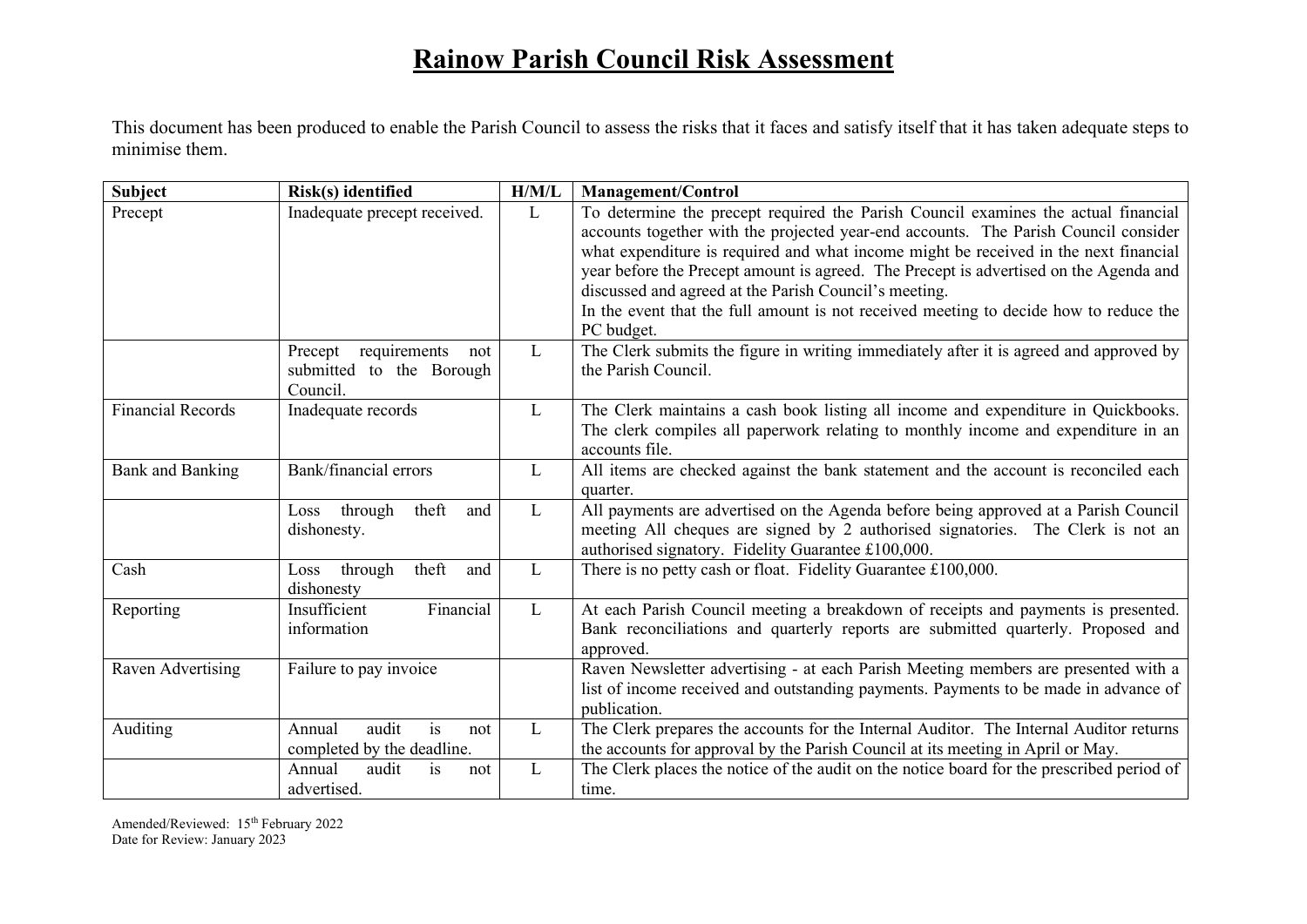| <b>Subject</b>      | Risk(s) identified                                      | H/M/L        | <b>Management/Control</b>                                                                                                                                                                                                                                                                                                                                                                        |
|---------------------|---------------------------------------------------------|--------------|--------------------------------------------------------------------------------------------------------------------------------------------------------------------------------------------------------------------------------------------------------------------------------------------------------------------------------------------------------------------------------------------------|
|                     | Additional<br>information                               | L            | Ensure full and accurate information is provided.                                                                                                                                                                                                                                                                                                                                                |
|                     | required by auditor.                                    |              |                                                                                                                                                                                                                                                                                                                                                                                                  |
| Invoices            | Goods not supplied<br>but<br>billed.                    | $\mathbf{L}$ | Invoices are paid only after receipt of the goods/services.                                                                                                                                                                                                                                                                                                                                      |
|                     | Incorrect invoicing                                     | L            | Requests for goods/services are confirmed in writing, signed by an authorised<br>signatory, stating the agreed costs. The Clerk checks the invoices for accuracy and<br>also checks the amount does not exceed that agreed by the Parish Council.                                                                                                                                                |
|                     | Unpaid invoices                                         | L            | The Parish Council raised very few invoices. The Clerk follows up any unpaid<br>invoices monthly. See Raven invoices                                                                                                                                                                                                                                                                             |
| <b>Best Value</b>   | Parish<br>Charges<br>the<br>to<br>Council are too high. | $\mathbf{L}$ | The Responsible Financial Officer will obtain three estimates for any work undertaken<br>by Contractors on behalf of the Parish Council, where the cost of work equals or<br>exceeds ten percent of the Annual Precept.                                                                                                                                                                          |
| Salaries            | Salary paid incorrectly.                                | L            | The only paid employee is the Clerk. The Clerk presents a monthly account and<br>itemises the wages and expenses together with receipts where appropriate. The Parish<br>Council must approve this before payment is made by cheque. Internal auditor ensures<br>that deductions are properly administered.                                                                                      |
|                     | The Annual Return is not<br>returned on time.           | L            | The Clerk prepares the annual return and ensures it is sent in time. Reminder of this on<br>relevant Agenda.                                                                                                                                                                                                                                                                                     |
| Minutes & Agenda    | These are not legal<br><sub>or</sub><br>accurate.       | $\mathbf{L}$ | The Minutes are drafted and circulated. They are approved at the next Parish Council<br>meeting. The Agenda is advertised in the prescribed manner the correct number of<br>days before the meeting.                                                                                                                                                                                             |
| Members Interests   | Conflicts of Interest.                                  | $\mathbf{M}$ | Councillors are asked to declare any interests relevant to the Agenda items at the<br>beginning of each meeting. The register of members interests is held and maintained<br>by the Clerk. Notice of Registrable Interests forms can be found on the Rainow Parish<br>website and Cheshire East website. Councillors review their registration regularly.<br>Detailed in Good Councillors Guide. |
| <b>Legal Powers</b> | Illegal activity or payments.                           | $\mathbf{L}$ | All activity and payments within the powers of the Parish Council are agreed and<br>approved at the meetings. The relevant powers to spend money are minuted.                                                                                                                                                                                                                                    |
| Insurance           | Inadequate cover.                                       | L            | An annual review is undertaken prior to the renewal of the insurance policy. Including<br>3 <sup>rd</sup> party risk. Current liability cover set to £5M. Value checked by auditor.                                                                                                                                                                                                              |
|                     | Cost.                                                   | L            | Three quotations were obtained for the most recent insurance review.                                                                                                                                                                                                                                                                                                                             |
|                     | Fidelity Guarantee.                                     | L            | The amount of Fidelity Guarantee required is reviewed annually to ensure that the<br>insurance coverage is sufficient.                                                                                                                                                                                                                                                                           |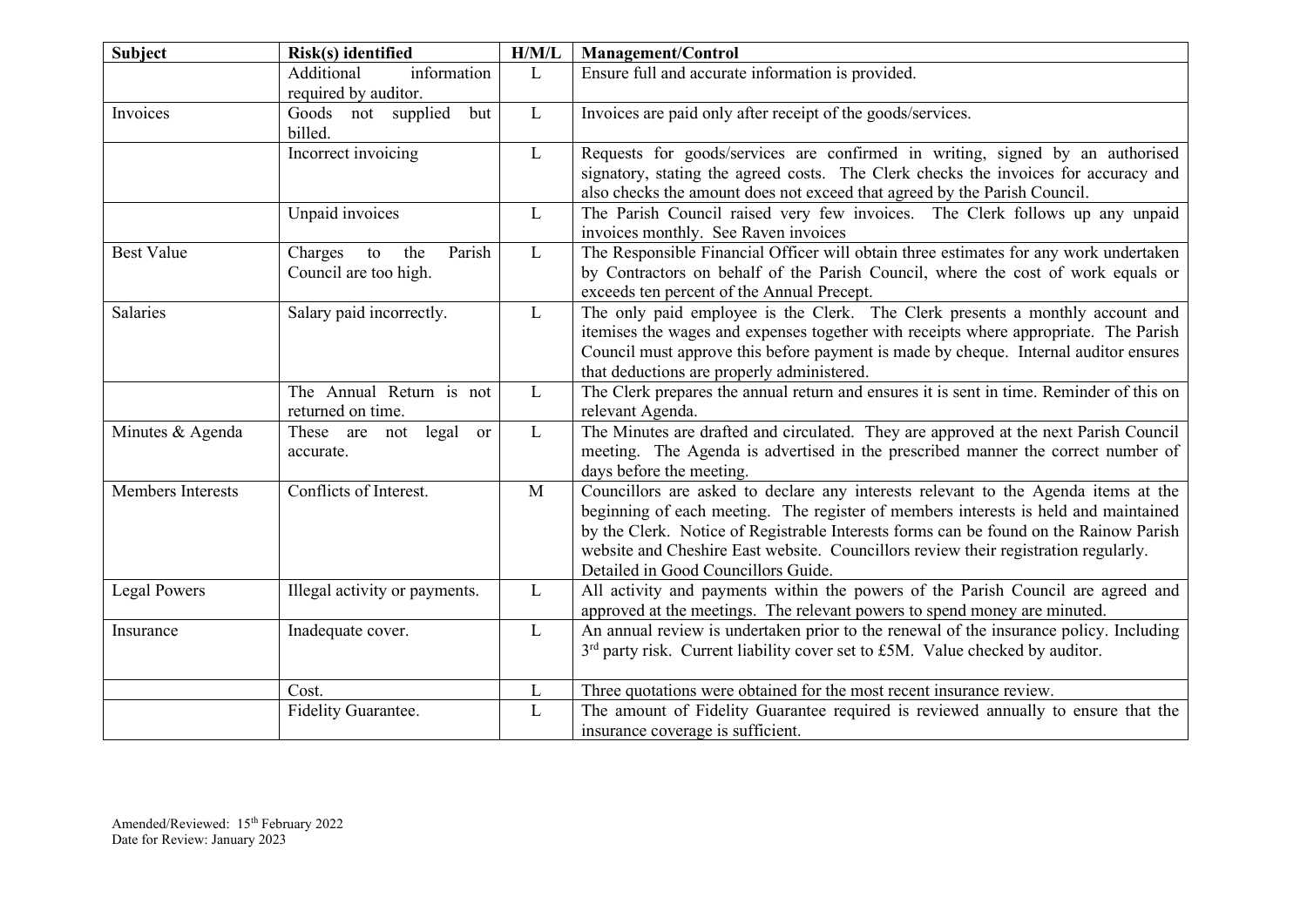| <b>Subject</b>             | Risk(s) identified                                     | H/M/L        | <b>Management/Control</b>                                                                                                                                           |
|----------------------------|--------------------------------------------------------|--------------|---------------------------------------------------------------------------------------------------------------------------------------------------------------------|
|                            | Public Liability                                       | L            | Cover in all areas. On official business. Including injury or loss caused to Councillors                                                                            |
|                            |                                                        |              | visiting sites on planning inspections and members of the public whilst on PC property                                                                              |
|                            |                                                        |              | and agreed by the Council.                                                                                                                                          |
|                            |                                                        |              | Playground – regular monthly inspections by Councillors and periodically by Cheshire                                                                                |
|                            |                                                        |              | East who supply playground inspection reports yearly.                                                                                                               |
| Data Protection            | Non-compliance with<br>data<br>protection legislation. | L            | The Parish Council is registered with the Data Protection Agency                                                                                                    |
| <b>GDPR</b>                | Non-compliance with<br>data                            | L            | Data Audit - review personal data held. Captured, stored and processed.<br>$\bullet$                                                                                |
|                            | protection legislation.                                |              | Consent to hold information – website<br>$\bullet$                                                                                                                  |
|                            |                                                        |              | Privacy notices - website<br>$\bullet$                                                                                                                              |
|                            |                                                        |              | Data retention and disposal policy - website.<br>$\bullet$                                                                                                          |
|                            |                                                        |              | Privacy contact Notice - website<br>$\bullet$                                                                                                                       |
|                            |                                                        |              | Email privacy notice - website                                                                                                                                      |
|                            |                                                        |              | Privacy Notice for staff and councillors – website                                                                                                                  |
|                            |                                                        |              | Consent to hold personal information.                                                                                                                               |
| Freedom of                 | Non-compliance with the                                | $\mathbf{L}$ | Information will be made available on the Website in order to comply with the Model                                                                                 |
| <b>Information Act</b>     | Model Publication Scheme.                              |              | Publication Scheme and where applicable on noticeboards.                                                                                                            |
| Assets                     | Risk/damage                                            | L            | An annual review of assets is undertaken for insurance cover.                                                                                                       |
| Noticeboards               | Risk/damage/roadside safety.                           | L            | The Parish Council has 5 noticeboards. The insurance is reviewed annually. Any<br>costs for repairs/maintenance work are subject to approval by the Parish Council. |
| <b>Boundary Signs</b>      | Risk/damage/roadside safety                            | L            | The insurance cover is reviewed annually.                                                                                                                           |
| <b>Business Continuity</b> | Disaster recovery risks                                | L            | The Parish Council backup data to the CLOUD and run the following backups:                                                                                          |
|                            |                                                        |              | Continuous local backup to an onsite NAS drive (Western Digital MyCloud EX2<br>$\bullet$                                                                            |
|                            |                                                        |              | Ultra 12TB NAS Drive configured to 6TB of mirrored RAID 1 disks).                                                                                                   |
|                            |                                                        |              | Continuous CLOUD backup using ONEDRIVE.<br>$\bullet$                                                                                                                |
|                            |                                                        |              | Fortnightly offline backups on a Western Digital MyPassport drive.<br>٠                                                                                             |
|                            |                                                        |              | Key documents are also stored on the website content management system.                                                                                             |
| <b>Resilience Planning</b> | Lack of Information                                    | L            | Identifying areas of risk, taking action to put plans in place.                                                                                                     |